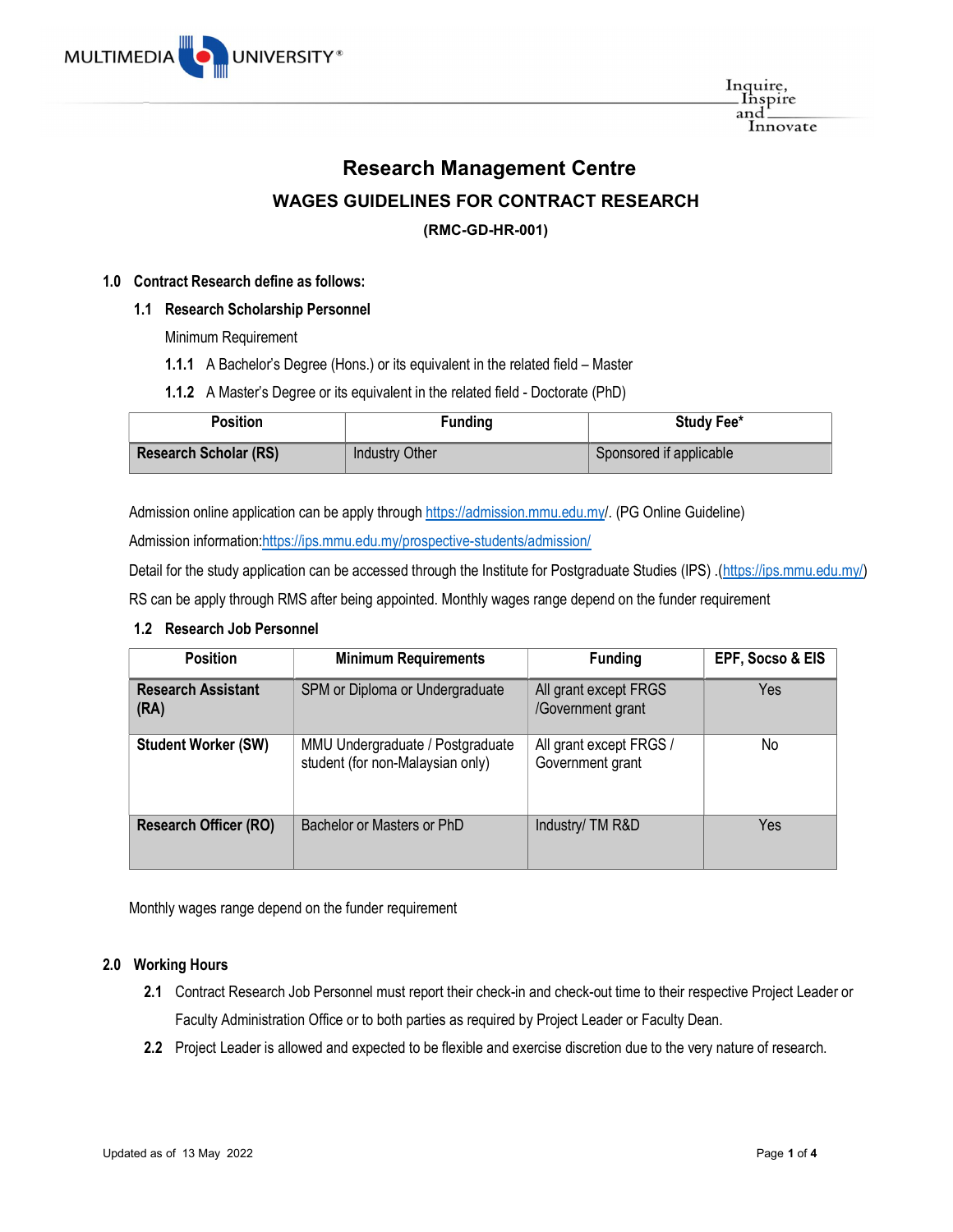### 3.0 Full time/Part time Appointment

3.1 Full time or part time appointment shall define as follows

| Category         | <b>Details</b>                                                                                                                                                        |
|------------------|-----------------------------------------------------------------------------------------------------------------------------------------------------------------------|
| <b>Full time</b> | Personnel hired between a defined period (start and end date) with a fixed monthly salary<br>rate (as allowed by the funding agency)                                  |
| Part time        | Personnel hired between a defined period (start and end date) with a fixed daily salary rate and<br>maximum working days per month (as allowed by the funding agency) |

3.2 Appointment of Contract Research Job Personnel among family or close personal friendship interests to project Leader or project members is not allowed. This is to avoid any conflict of interests.

# 4.0 Submission of Contract Research Personnel Application

4.1 A completed application must be submitted to Human Capital Management (HCM) for new or renewal (through rms.mmu.edu.my) as follows:

| <b>Local Contract Personnel</b>       | <b>International Contract Personnel</b> |
|---------------------------------------|-----------------------------------------|
| 1 months before start new appointment | 2 months before start new appointment   |

Application approval is subject to the completeness of the document's submission.

#### 5.0 Appointment and Salary Payment

- 5.1 Successful applicant shall be receiving an appointment letter in RMS. Upon the acceptance of appointments term and condition, payment instruction shall be processed by HCM.
- 5.2 Bank account and valid visa (International candidate) is required for any appointment.
- 5.3 Method of salary wages payment dependent to type of appointment

| RO, RS, GRA              | RA, SW, RO (part time)        | LOE                                                |
|--------------------------|-------------------------------|----------------------------------------------------|
| <b>Payroll enrolment</b> | Auto claim generated by RMS * | Manual claim through RMS*                          |
| (follow staff payroll)   |                               | Manual claim through faculty for Internal Funding. |

\*Subject to project leader approval and claim can be made on the following of the month

\*System will auto generated claim on every  $23<sup>th</sup>$  of every month. payment shall be made on the following month of appointment) e.g. Appointment start on 1 Apr 2020, auto claim will be generating on 1 May 2020, claim payment shall follow payroll date on May 2020.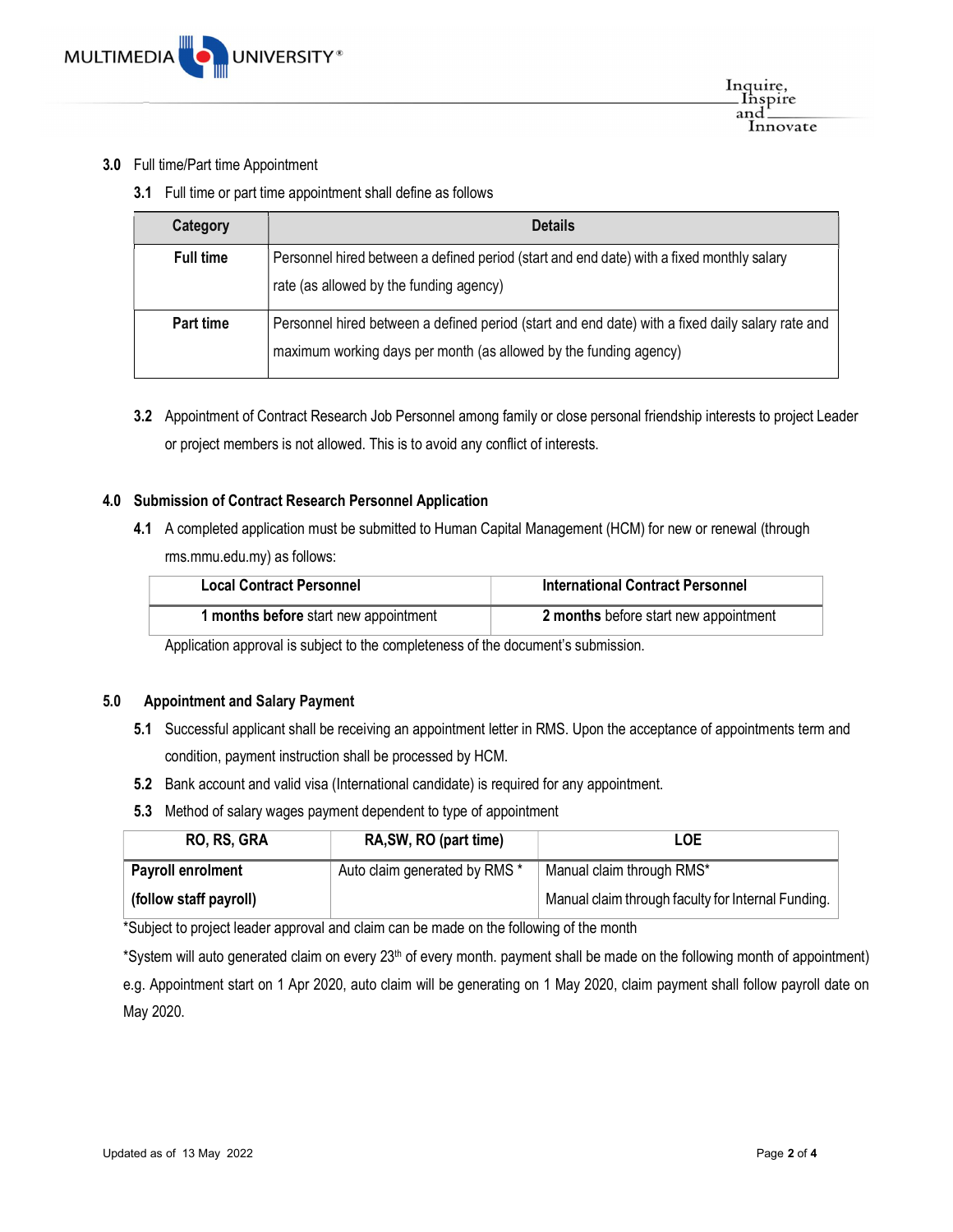

6.0 Salary Rate

### 6.1 Research Scholarship Personnel Salary Rate

- 6.1.1 Candidate must register for Masters/ PhD studies in MMU;
- 6.1.2 RS is not entitled for fee waiver for Masters/ PhD studies; (PG Fees Payment sponsorship by funder- Refer to item 1.1).
- 6.1.3 Minimum duration of appointment as a RS is three (3) months;
- 6.1.4 Non-Malaysian who is working cannot be appointed as RS;

# Summary salary rate for research scholarship personnel

| <b>Funder</b>     | <b>Position</b> | Academic                   | Rate                      |
|-------------------|-----------------|----------------------------|---------------------------|
|                   |                 | Qualification              |                           |
| <b>TMRND</b>      | GRA (Master)    | <b>Bachelor</b>            | Monthly: RM 2240 - RM3024 |
| <b>TMRND</b>      | GRA (PhD)       | Master                     | Monthly: RM 2800 - RM3696 |
| <b>Other Fund</b> | <b>RS</b>       | Bachelor or Masters or PhD | Monthly: RM 1800          |
| <b>FRGS</b>       | GRA (Master)    | Bachelor                   | Monthly: RM 2000          |
| <b>FRGS</b>       | GRA (PhD)       | <b>Master</b>              | Monthly: RM 2500          |

#### 6.2 Research Job Personnel Salary Rate

- 6.2.1 Daily rate maximum of 20 days per month for Malaysian who is not pursuing studies and/or not working as a full time employee;
- 6.2.2 Daily rate maximum of 12 days per month for Malaysian who is pursuing studies and/or working as a full time employee;
- 6.2.3 Ceiling monthly rate inclusive of EPF and SOCSO contributions for Malaysian;
- 6.2.4 Ceiling monthly rate basic monthly rate for Non-Malaysian;
- 6.2.5 Non-Malaysian pursuing studies cannot be appointed as RO;
- 6.2.6 Malaysian subject to Employer's EPF and SOCSO contributions (13% EPF for basic monthly salary below RM5000, and SOCSO as prescribed by SOCSO Act, 1969);
- 6.2.7 Malaysian subject to Employee's EPF and SOCSO contributions (9% EPF from basic monthly salary, and SOCSO as prescribed by SOCSO Act, 1969).

Inquire,<br>\_Inspire and

Innovate